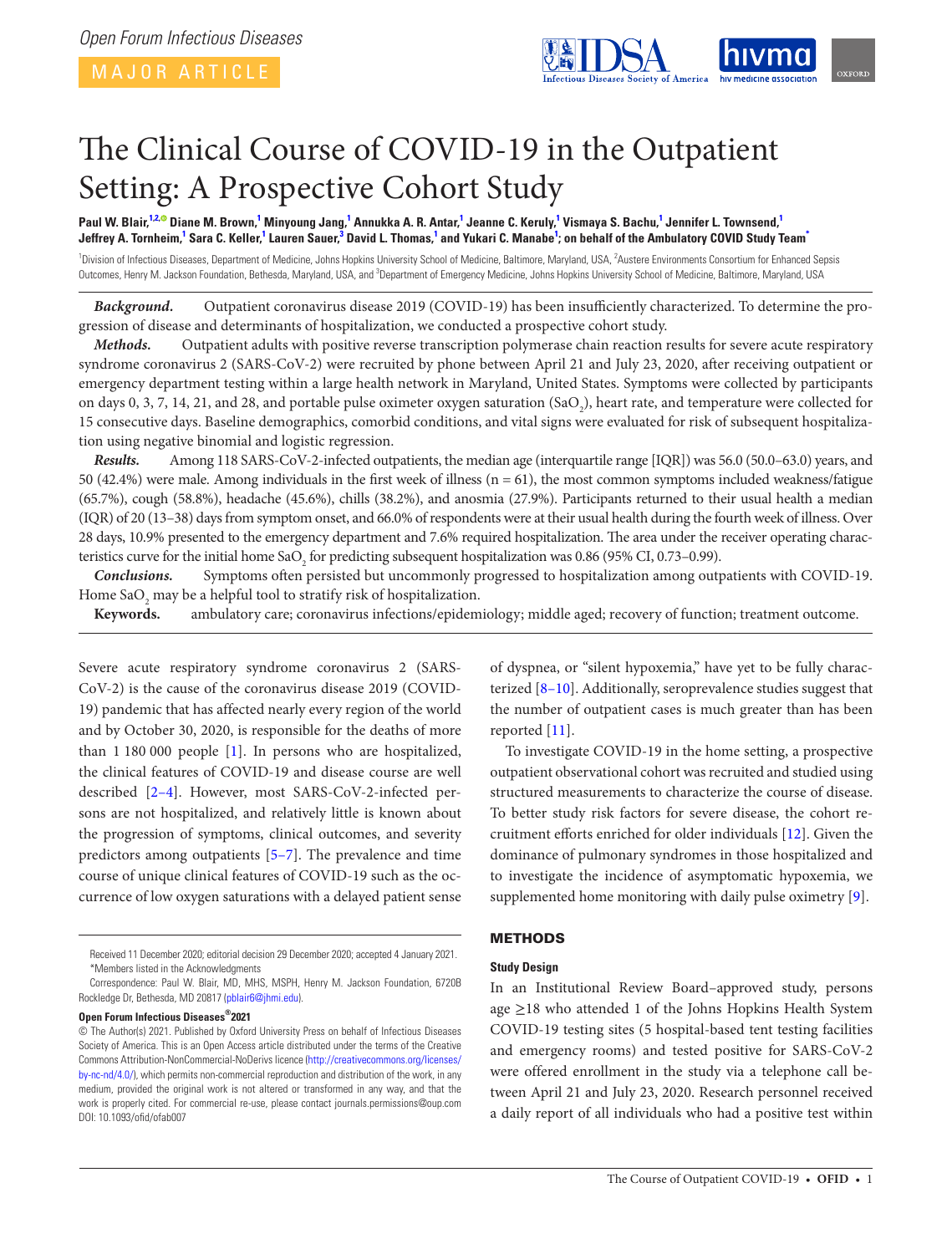the health system, which was 3991 patients in total during this period. To maximize recruitment of older persons, we limited recruitment to the 2453 individuals who were midlife adults or older ( $\geq$ 40 years) using convenience sampling [\[12](#page-8-5)]. Of these, 1978 people including 727 non-English-speakers were not contacted due to research personnel capacity limits for a remote longitudinal study. There were 475 individuals assessed for eligibility ([Figure 1](#page-1-0)), and there were 118 individuals who provided informed consent and received a study kit [[13](#page-8-7)]. Spanish speakers were included between June 27, 2020, and July 23, 2020. Participants had to be notified of their SARS-CoV-2 test result, living independently not in a congregate setting, and living in the Baltimore–Washington corridor. Additionally, hospitalized individuals and people in a living facility were not included. After providing verbal consent, a study coordinator contacted the participant to confirm their willingness to participate and verify the shipping address, to which a study selftesting kit was shipped and received by the participant within 24–48 hours. This kit contained a thermometer (CVS Health,



<span id="page-1-0"></span>Figure 1. Screening, enrollment, and follow-up. <sup>a</sup>One participant completed follow-up after hospitalization, but others were not able to complete an in-person follow-up visit. Abbreviation: ED, emergency department.

Woonsocket, RI, USA), a pulse oximeter (Zewa, Fort Myers, FL, USA), and supplies for self-testing [[14\]](#page-8-8). A study coordinator scheduled a video or phone study visit (day 0) to occur upon receipt of the study kit to instruct participants on self-testing procedures and appropriate use of the pulse oximeter. Study visits occurred via phone for days 0, 3, 7, 14, and 21. These follow-up calls and the health system electronic medical records were used to determine if participants were subsequently hospitalized. Participants attended an in-person follow-up visit between study days 28 and 60 if they were asymptomatic at the time, consistent with local hospital infection control procedures.

Vital signs (heart rate, oxygen saturation, and temperature) were prospectively collected and recorded by participants for the first 15 study days and reviewed with the study coordinator at each study visit. Participants were instructed to use the pulse oximeter at least once a day at rest after sitting for about 10 minutes. If participants were able to ambulate safely, they were asked to ambulate for 30 to 60 seconds before measuring the ambulatory oxygen saturation. Participants were requested to call the study team and their primary care physician for oxygen saturation values  $\leq 92\%$ . At study days 0, 3, 7, 14, 21, and 28, participants completed a 32-item influenza Patient–Reported Outcome (FLU-PRO) [\[15](#page-8-9)] questionnaire verbally over the phone with the study coordinator. This questionnaire assessed participants' sense of physical well-being including symptoms, a return to "usual activities," and a return to "usual health." Symptoms were reported using a Likert scale. This instrument has been previously validated for patient-reported outcomes for influenza and other respiratory viruses [\[15](#page-8-9)[–18](#page-8-10)]. The FLU-PRO was modified to allow participants to report symptoms they perceived to be related to COVID-19 that were not already listed on the questionnaire (eg, ageusia and anosmia). These additional items were not included in the mean FLU-PRO score. Study data were collected and managed using the REDCap electronic data capture tool hosted at Johns Hopkins University  $[19]$  $[19]$ .

Preceding symptoms were recorded at enrollment, and present symptoms were recorded on study days. Summary statistics including prevalence, incidence, and duration were calculated for baseline demographics, baseline comorbidities, and for time-varying parameters such as vital signs and modified FLU-PRO symptoms. FLU-PRO total score means and symptom domain (eg, respiratory) means were calculated [\[17\]](#page-8-12). The Likert scale was dichotomized to presence or absence of symptoms. To identify common symptom patterns at the onset of illness, we evaluated the frequency of combinations of CDC COVID-19 case definition symptoms in addition to diarrhea and weakness using an UpSet plot [[20](#page-8-13)]. After excluding nonrespondents and 5 asymptomatic individuals, date of symptom onset was used to divide longitudinal symptom prevalence into the following categories: days 0–7 (n = 68), days 8–14 (n = 67), days 15–21 (n = 64), days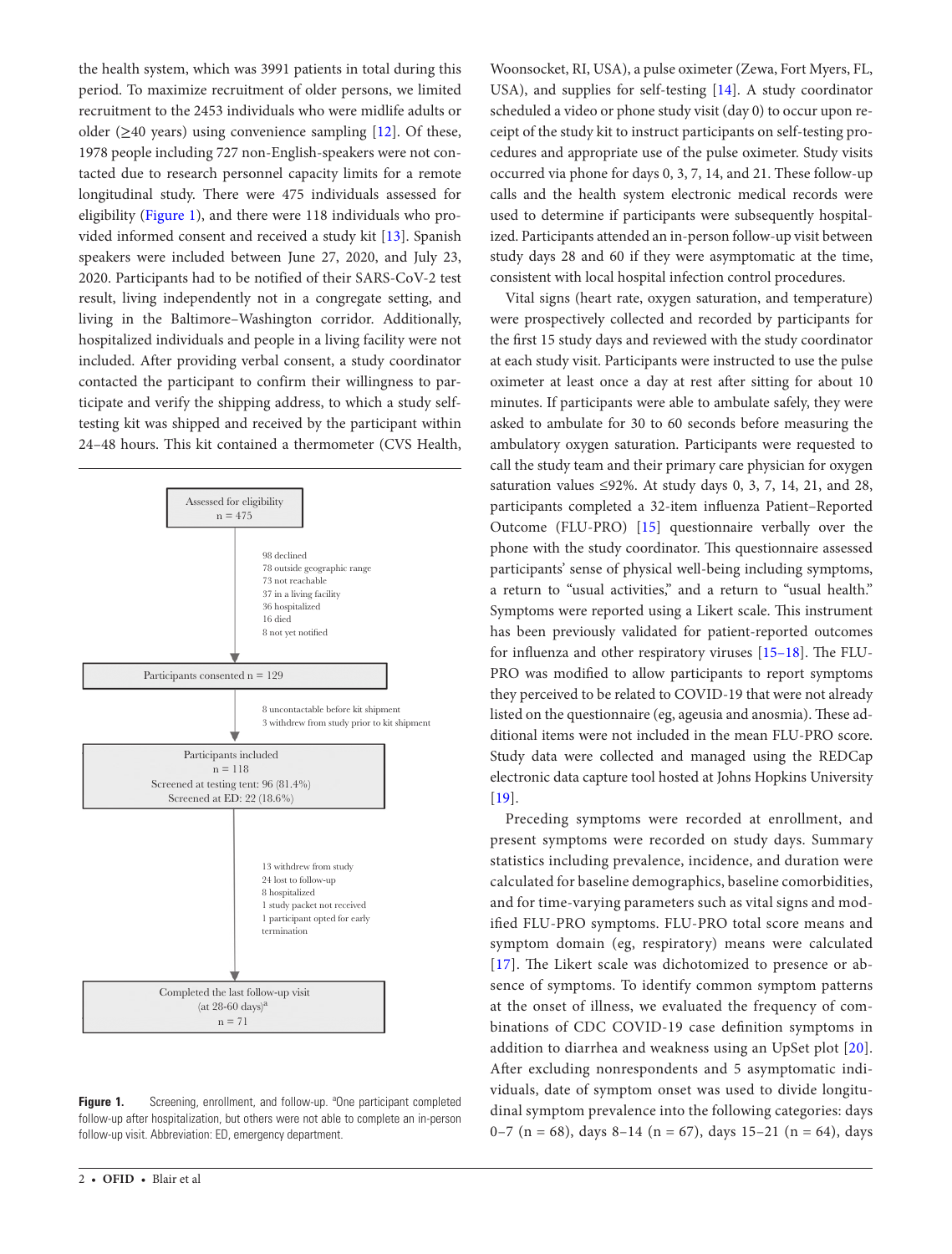| Characteristic                                                                                                                 | Total             | Subsequently Hospitalized |
|--------------------------------------------------------------------------------------------------------------------------------|-------------------|---------------------------|
| Male sex, No./total No. (%)                                                                                                    | 50/118 (42.4)     | 4/9 (44.4)                |
| Age, median (IQR), y                                                                                                           | 56.0 (50.0-63.0)  | 65.0 (54.0-69.0)          |
| Race, No. (%)                                                                                                                  |                   |                           |
| White                                                                                                                          | 56 (47.5)         | 7 (77.8)                  |
| Black                                                                                                                          | 46 (39.0)         | 1(11.1)                   |
| Other                                                                                                                          | 8(6.8)            | 0(0.0)                    |
| Asian                                                                                                                          | 6(5.1)            | 1(11.1)                   |
| Native American                                                                                                                | 1(0.8)            | (0.0)                     |
| Native Hawaiian or other Pacific Islander                                                                                      | 1(0.8)            | O (0.0)                   |
| Hispanic<br>Ethnicity, No. (%)                                                                                                 | 18 (15.3)         | 3(33.3)                   |
| Charlson Comorbidity Index, median (IQR)                                                                                       | $2(1-3)$          | $2(1-3)$                  |
| Coexisting disorder, No. (%)                                                                                                   |                   |                           |
| Hypertension                                                                                                                   | 46 (39.0)         | 6 (66.7)                  |
| Current or history of tobacco use                                                                                              | 27 (26.0)         | 3(33.3)                   |
| Diabetes                                                                                                                       | 19(16.1)          | 3(33.3)                   |
| Asthma or COPD                                                                                                                 | 18(15.3)          | 2(22.2)                   |
| Solid tumor malignancy                                                                                                         | 18(15.3)          | 1(11.1)                   |
| $\geqq$                                                                                                                        | 7(6.6)            | 0(0.0)                    |
| Hematologic malignancy                                                                                                         | 6(5.1)            | 0(0.0)                    |
| CKD stage 3 or 4                                                                                                               | 4(3.4)            | 0(0.0)                    |
| History of myocardial infarction                                                                                               | 2(1.7)            | 1(11.1)                   |
| Employment, No. (%)                                                                                                            |                   |                           |
| Health care setting                                                                                                            |                   |                           |
| Hospital                                                                                                                       | 15(12.7)          | 0(0.0)                    |
| Skilled nursing facilities, long-term care facility, or nursing home                                                           | 9 (7.6)           | 0(0.0)                    |
| Clinic                                                                                                                         | 3(2.5)            | 0(0.0)                    |
| Other                                                                                                                          | 3(2.5)            | 0(0.0)                    |
| Home health                                                                                                                    | $2(1.7)$          | 0(0.0)                    |
| Prison or jail                                                                                                                 | 1(0.8)            | 1(11.1)                   |
| Essential worker <sup>a</sup> , no. (%)                                                                                        | 21 (20.6)         | 1(14.3)                   |
| Body mass index, median (IQR), kg/m <sup>2</sup>                                                                               | 30.0 (26.0-36.0)  | 31.0 (29.0-36.0)          |
| $(n^b = 95)$ ,<br>Duration of symptoms at enrollment among participants with symptoms<br>median (IQR), d                       | $5.0(3.0-10.0)$   | $3.0(2.0 - 7.0)$          |
| Duration of symptoms until initial vital sign among participants with symptoms (n <sup>b</sup> = 89),<br>median (IQR), d       | $8.0(3.0 - 13.0)$ | $5.0(3.0 - 11.0)$         |
| Initial vital sign parameters (n <sup>b</sup> = 96),                                                                           |                   |                           |
| Resting oxygen saturation (IQR), %                                                                                             | 98.0 (96.0-98.5)  | 95.0 (90.0-97.0)          |
| Ambulatory oxygen saturation (IQR), %                                                                                          | 97.0 (95.0-98.0)  | 95.0 (88.0-96.0)          |
| Heart rate (IQR), beats per minutes                                                                                            | 85.0 (74.0-91.0)  | 85.0 (73.0-94.0)          |
| Highest temperature (IQR), °Fahrenheit                                                                                         | 98.3 (97.6-98.8)  | 98.4 (97.9-100.2)         |
| Abbreviations: CKD, chronic kidney disease; COPD, chronic obstructive pulmonary disease; IQR, interquartile range.<br>ar<br>ar |                   |                           |

<span id="page-2-0"></span>Baseline Demographics and Clinical Characteristics of the Cohort, Stratified by Subsequent Hospitalization **Table 1. Baseline Demographics and Clinical Characteristics of the Cohort, Stratified by Subsequent Hospitalization** Table 1.

aEssential workers outside of a health care setting.

"Essential workers outside of a health care setting.<br>"Participants with data available out of the cohort of 118 participants. Missingness for duration of symptoms was due to lack of symptoms (n = 5) or incomplete/unknown d bParticipants with data available out of the cohort of 118 participants. Missingness for duration of symptoms was due to lack of symptoms (n = 5) or incomplete/unknown dates (n = 18).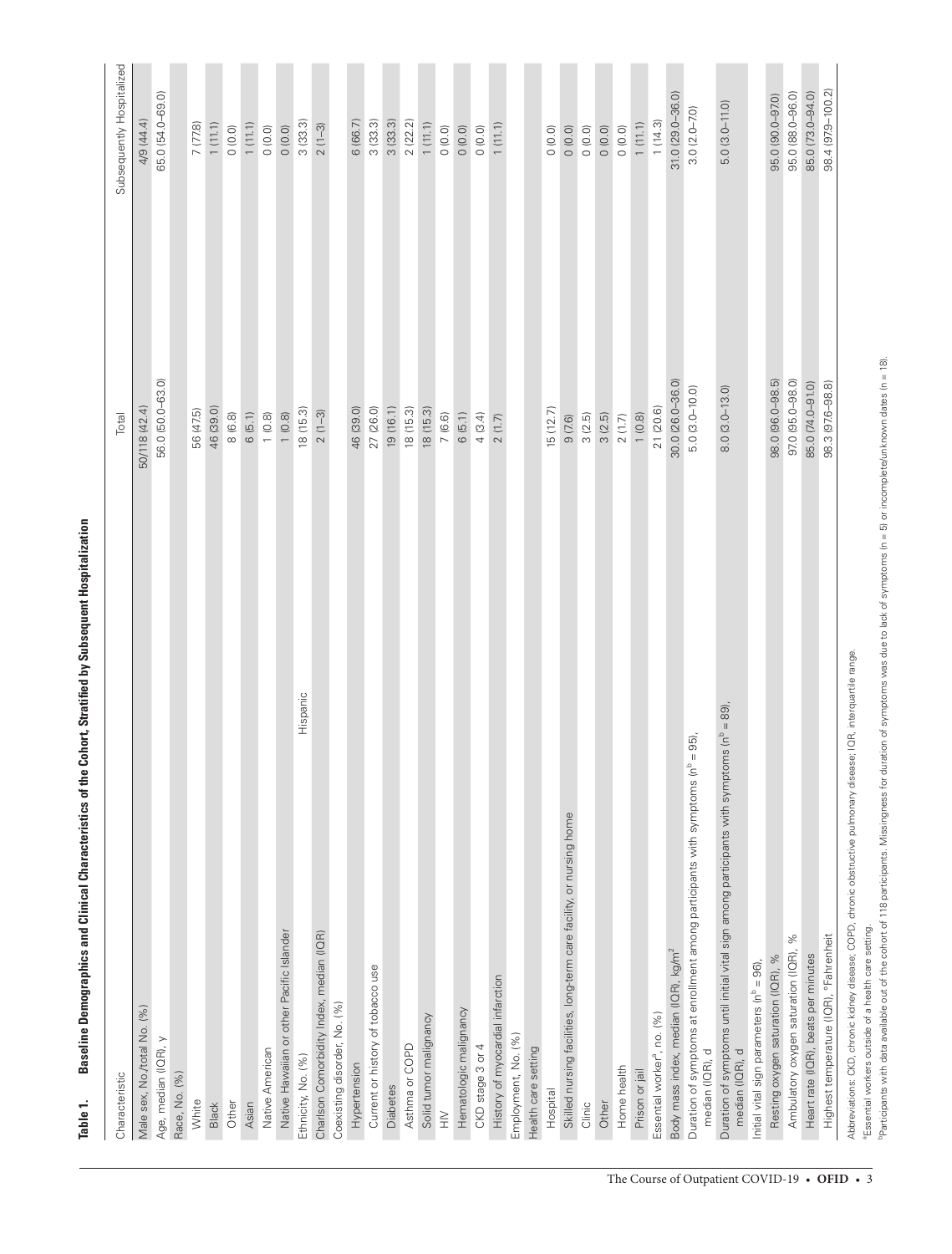22–28 ( $n = 52$ ), and days >28 ( $n = 84$ ). A single result per week per individual from participants with repeated measures was chosen with randomization to reduce confounding from dropout. Date of symptom onset was used to center the data, and therefore descriptive symptom and physiologic parameter results were restricted to those that had a date of symptom onset. Participants who did not initially have symptoms but subsequently developed symptoms were considered symptomatic, and the time of onset of symptoms was incorporated into summary results. To reduce the effect of recall bias, prior symptoms were included in the determination of symptom prevalence in the first week of illness only if symptoms had started within a week of enrollment. To evaluate the correlation between oxygen saturation at rest and with ambulation, a Pearson's correlation was performed, and a Bland-Altman plot was created.

Baseline demographics were compared between those who completed the study and those who dropped out using a Mann-Whitney *U* test (age and Charlson Comorbidity Index), Fisher's exact test (sex and ethnicity), and chi-square test (race). While there was appreciable dropout, with 71 of 118 participants completing the study, there was no significant difference in age ( $P = .66$ ), sex ( $P = .57$ ), race ( $P = .08$ ), or Charlson comorbidity index ( $P = .62$ ) between those who completed the study and those who did not. However, those who did not complete follow-up were more likely to be Hispanic/ Latinx participants (27.7%, compared with 7% of those who completed;  $P = .003$ ). Kaplan-Meier plots were created to describe the time from symptom onset to a return to usual health and the time to a return to usual activities. After checking the proportional hazards assumption, Cox regression was performed to evaluate for baseline demographics and duration of illness affecting activities. Univariate negative log binomial regression was performed to evaluate the association between age, sex, baseline comorbid conditions (dichotomous), heart rate (continuous), temperature (continuous), and oxygen saturation (continuous) and the occurrence of a subsequent hospitalization. Logistic regression was performed for significant values, and an area under the receiver operating characteristic (AUROC) curve was determined. Logistic and negative binomial regression was performed using baseline data from all participants regardless of a history of symptoms. Persons who withdrew or were lost to follow-up were excluded from regression analyses. Sample size calculations were performed before study initiation with a target accrual of 500 participants to determine the duration of viral shedding (clinicaltrials.gov NCT04496466). The results described here include those that were achievable during the described study period, which included the region's first peak of the pandemic. Analyses were performed using Stata, version 16.0 (StataCorp LLC, College Station, TX, USA), and figures were created using Stata or R, version 4.0.1 (R Foundation).

## RESULTS

From April 21 to June 23, 2020, 118 participants enrolled a median (interquartile range [IQR]) of 5.0 (3.0–10.0) days from symptom onset ([Figure 1\)](#page-1-0). Their positive SARS-CoV-2 results were obtained from tent testing (81.4%) or from an emergency department (18.6%). Participants were a median (IQR) of 56.0 (50.0–63.0) years of age, 42.4% male ( $n = 50$ ), and the median Charlson Comorbidity Index (IQR) was 2 (1–3) ([Table](#page-2-0)  [1\)](#page-2-0). In the prior 2 weeks before developing symptoms, 40.2% of respondents (39 of 97) had contact with someone with confirmed COVID-19, and an additional  $21.6\%$  (n = 21) had contact with someone with symptoms concerning for unconfirmed COVID-19.

### **Symptoms and Physiologic Parameters at the Onset of Illness**

The most common initial symptoms reported at enrollment were suspected fever (28.0%), dry cough (23.7%), body aches (21.2 %), weakness or fatigue (20.3 %), and headache (17.0 %) [\(Supplementary Figure 1\)](http://academic.oup.com/ofid/article-lookup/doi/10.1093/ofid/ofab007#supplementary-data). The median duration of symptoms at enrollment (IQR, range) was  $5.0$  (3.0–10.0,  $-4$  to  $75$ ) days [\(Table 1\)](#page-2-0). There were 5 (4.2%) asymptomatic participants and 4 patients (3.4%) who were pauci-symptomatic (1 symptom before or at enrollment). Asymptomatic patients were tested because they had a positive contact ( $n = 3$ ) or during screening for medical encounters  $(n = 2)$ .

## **Symptoms and Physiologic Parameters During the Clinical Course of Disease**

The most common symptoms during the first week since onset included weakness/fatigue (65.7%), cough (58.8%), headache (45.6%), chills (38.2%), and anosmia (27.9%) ([Figure 2A](#page-4-0)). Repeated unexpected symptoms included a skin burning sensation  $(n = 3)$  and a smell of burning wood  $(n = 2)$ . During the first month of illness, the prevalence of symptoms decreased but a substantial proportion of individuals still reported symptoms including weakness (13.6%) or a dry cough (13.6%) at least 28 days after symptom onset [\(Figure 2A](#page-4-0) and [B](#page-4-0)).

The effect of symptoms on activities of daily living and illness severity varied greatly at any given point and over time [\(Figure 3](#page-4-1)). Peak mean FLU-PRO scores occurred at a median (IQR) 10 (7–21) days after symptom onset. After peak illness, participants with symptoms returned to their usual health a median (IQR) of 20 (13–38) days from the onset of symptoms, and the median time to returning to usual activities (IQR) was 17 (11–28) days from symptom onset. While baseline factors of age or comorbid conditions were not associated with a delay in return to usual activities, female sex was associated with a delay in return to usual activities in an unadjusted Cox proportional hazards regression (hazard ratio, 1.6; 95% CI, 1.01–2.55; *P* = .046) [\(Figure 3A](#page-4-1), [B](#page-4-1)). These baseline factors, including biologic sex, were not associated with a return to a sense of usual health. Notably, while the majority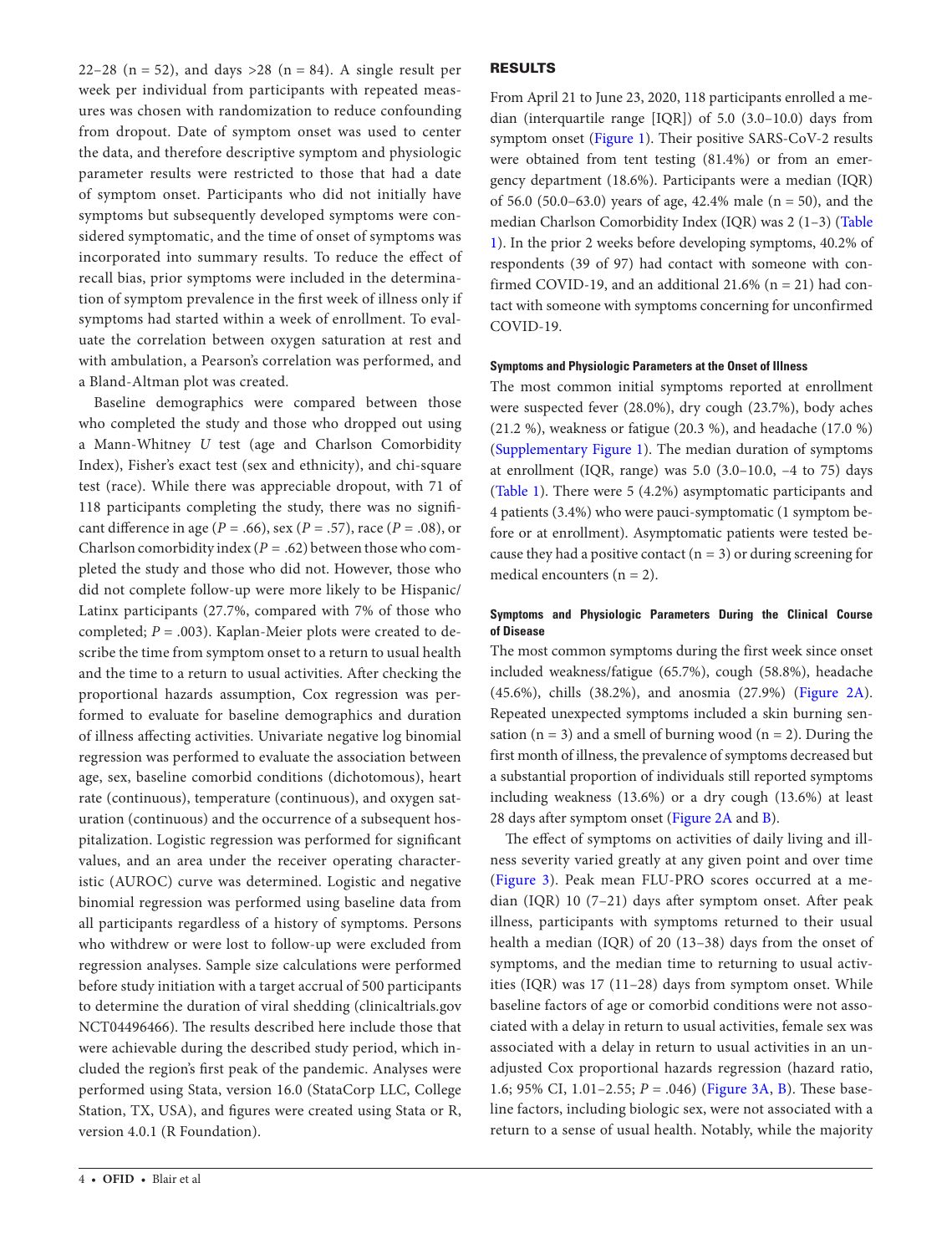

<span id="page-4-0"></span>**Figure 2.** A, Symptom prevalence by week of illness per a FLU-PRO questionnaire and additional COVID-19-specific questions and (B) box plots of duration of individual symptoms. <sup>a</sup>Not present in interim April 2020 CDC COVID-19 case definition. Abbreviations: CDC, Centers for Disease Control and Prevention; COVID-19, coronavirus disease 2019.

(63.7%) of participants had no symptoms or only had mild symptoms during the first week of illness, a substantial proportion continued to have mild or moderate symptoms for over 1 month [\(Figure 3C–E\)](#page-4-1). During the third and fourth

week since symptom onset, only 53.2% and 66.0% of respondents had returned to their usual health, respectively. Among participants 28–99 days after symptom onset, 83.3% had returned to their usual health.



<span id="page-4-1"></span>**Figure 3.** Kaplan-Meier curve of time to participants returning to usual activities (A) and to usual health (B) by biologic sex. Severity of disease during the first month of illness among those with symptomatic outpatient COVID-19 including (C) perception of disease, (D) perception of health, and (E) effect on usual activities. Abbreviation: COVID-19, coronavirus disease 2019.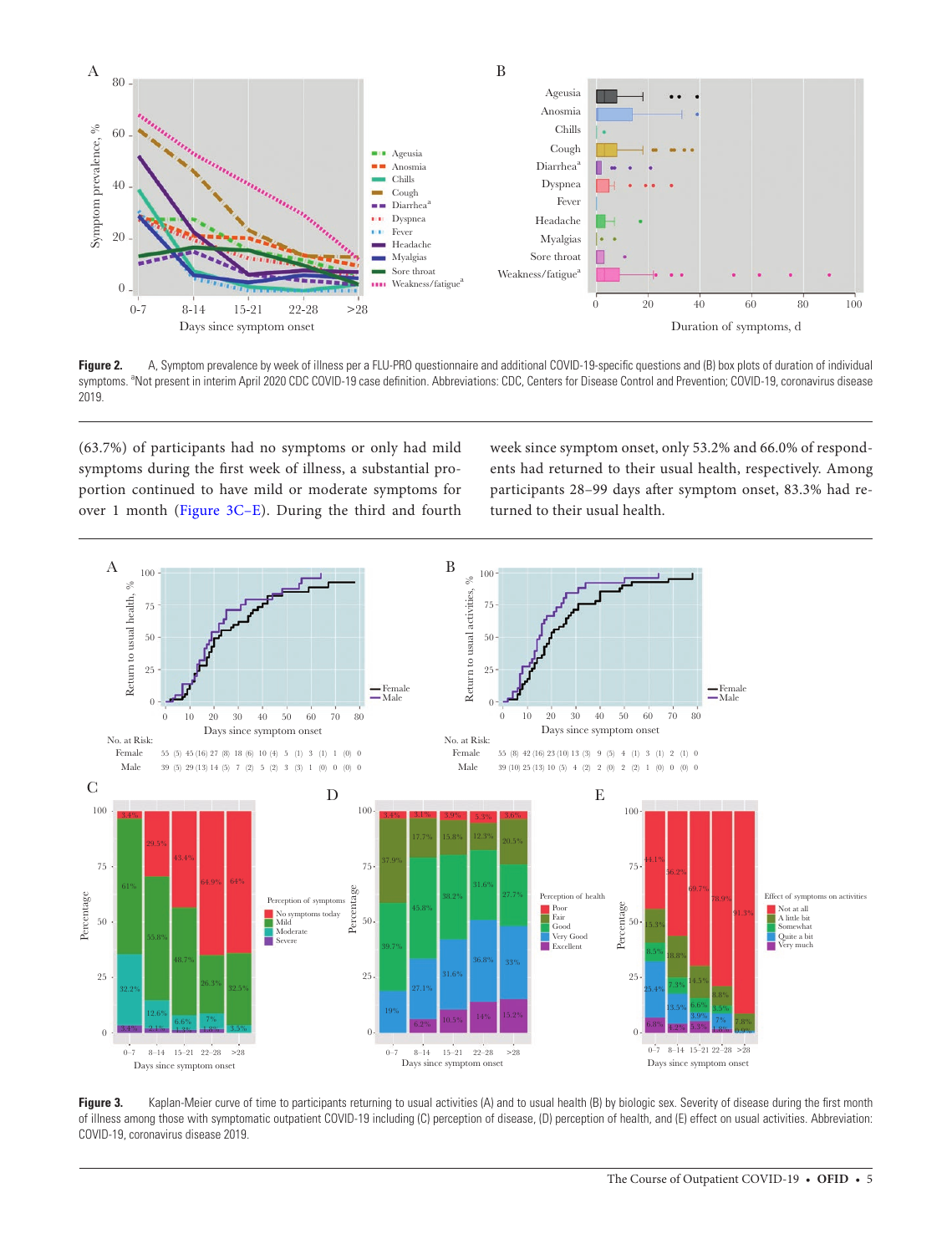## **Oxygen Saturation, Heart Rate, Temperature, and Subsequent Hospitalization**

The initial median oxygen saturation values (SaO<sub>2</sub>) at rest (IQR) were 98.0% (96.0%–98.5%), and median Sa $O_2$  values during ambulation (IQR) were 97.0% (95.0%–98.0%), collected from 96 participants ([Table 1](#page-2-0)). Pulse oximeters were received at a median of 8 days from symptom onset. Adherence to use decreased over time. There were 80 participants who reported results for up to 8 study days, and 54 participants reported results up to 15 study days from pulse oximeter receipt. The Pearson's correlation coefficient between walking and ambulatory SaO2 was 0.61, with a larger difference between values noted at lower oxygen saturations [\(Supplementary Figure 2A\)](http://academic.oup.com/ofid/article-lookup/doi/10.1093/ofid/ofab007#supplementary-data). Resting SaO<sub>2</sub> at ≤92% occurred among 9.7% (n = 9) of participants at a median (IQR) of 11.5 (10–14) days from symptom onset but only accounted for 3.4% of all  $\text{SaO}_2$  levels. Of the 9 hypoxic participants, 5 had FLU-PRO symptom results. Two out of 5 individuals had mild or no respiratory symptoms [\(Supplementary](http://academic.oup.com/ofid/article-lookup/doi/10.1093/ofid/ofab007#supplementary-data) [Figure 2B, C\)](http://academic.oup.com/ofid/article-lookup/doi/10.1093/ofid/ofab007#supplementary-data). Additionally, there were 8 participants with at least 1 low (≤92%) ambulatory SaO<sub>2</sub> and 4 participants with at least 1 low resting home SaO<sub>2</sub> who did not seek medical attention, despite prior guidance. One participant initially did not believe a resting SaO<sub>2</sub> of 85%, initially unreported to the study team, and was subsequently hospitalized a few days later for respiratory failure.

During the study period, 13 (11.0%) participants, including 1 individual with 2 visits, presented to the emergency department (ED), and 9 (7.6%) required hospitalization [\(Supplementary](http://academic.oup.com/ofid/article-lookup/doi/10.1093/ofid/ofab007#supplementary-data)  [Table 1](http://academic.oup.com/ofid/article-lookup/doi/10.1093/ofid/ofab007#supplementary-data)). Low oxygen saturation  $(≤92%)$  was the leading factor for 5 participants being sent to the ED, followed by dyspnea  $(n = 4)$ , diarrhea  $(n = 2)$ , fever  $(n = 1)$ , chest pain  $(n = 1)$ , and elevated blood pressure  $(n = 1)$ . The median time from symptom onset to hospitalization (IQR) was 11 (9–12) days.

Baseline demographics and initial study vital signs were evaluated for associations with subsequent hospitalization. Each year of age was associated with 9% increased odds of subsequent hospitalization (odds ratio [OR], 1.1; 95% CI, 1.00– 1.19; *P* = .04; incidence rate ratio [IRR], 1.1; 95% CI, 1.00–1.17;  $P = .049$ ). Other baseline demographics or comorbidities were not associated with an increased risk of subsequent hospitalization ([Supplementary Figure 3\)](http://academic.oup.com/ofid/article-lookup/doi/10.1093/ofid/ofab007#supplementary-data).

Among those who were subsequently hospitalized, the initial (study day 0) median Sa $\rm O_{_2}$  at rest (IQR) was 95.0% (90.0%– 97.0%), and during ambulation it was 95.0% (88.0%–96.0%) [\(Table 1](#page-2-0), [Figure 4A, B\)](#page-6-0). Temperature, heart rate, and  $\text{SaO}_2$  were plotted over time and stratified by the need for subsequent hospitalization ([Figure 4C–F](#page-6-0)). However, after excluding 5 individuals who dropped out or were previously hospitalized, each percentage decrease in the initial resting  $SaO_2$  (n = 91) was associated with a 30.0% increased risk of a subsequent hospitalization (IRR, 1.3; 95% CI, 1.41–1.49; *P* = .004; OR, 1.7; 95% CI, 1.18–2.37;  $P = .004$ ). While the initial ambulatory SaO<sub>2</sub> was

similarly associated with subsequent hospitalization (OR, 1.76; 95% CI, 1.24–2.48; *P* = .001), temperature (OR, 1.5 per degree Fahrenheit; 95% CI, 0.81–2.69; *P* = .20) and heart rate (OR, 1.0 per 10 beats per minute; 95% CI, 0.58–1.88; *P* = .90) were not. The AUROC for the initial resting  $\text{SaO}_2$  for predicting subsequent hospitalization was 0.86 (95% CI, 0.73–0.99). A negative likelihood ratio of 0 for subsequent hospitalization was observed among those with an initial resting oxygen saturation that went no lower than 97% [\(Supplementary Table 2\)](http://academic.oup.com/ofid/article-lookup/doi/10.1093/ofid/ofab007#supplementary-data).

# **DISCUSSION**

This may be the first study to prospectively characterize the incidence, intensity, and duration of COVID-19 in an outpatient setting. Presenting symptoms were diverse, persistent, and uncommonly required hospitalization, especially when the initial home Sa $O_2$  levels were high (ie,  $\geq$ 97%).

These findings support early observations from hospitalized patients that symptoms may persist after acute COVID-19 illness [\[6](#page-8-14), [7,](#page-8-1) [21](#page-8-15), [22\]](#page-8-16). Women had an increased risk of a protracted return to usual activities compared with men, consistent with a report about chronic COVID-19 symptoms [\[23](#page-8-17)]. Despite outpatient COVID-19 being considered generally mild, we also found that respiratory and systemic symptoms persisted for weeks, notably longer than with common respiratory viruses [\[17](#page-8-12), [18](#page-8-10)]. Additionally, symptom scores did not peak until a median of 10 days after symptom onset. Our findings were consistent with a cross-sectional survey that found that 35% of outpatient COVID-19-positive respondents had not returned to their usual state of health between 2 and 3 weeks from diagnosis [\[6](#page-8-14)]. Additionally, cough, fatigue, and shortness of breath were present among 43%, 35%, and 29%, respectively, of those who initially reported symptoms [[6](#page-8-14)]. In comparison, in our cohort cough was reported among 23.4%, weakness or fatigue among 41.3%, and shortness of breath among 12.5% during the third week of illness regardless of initial symptoms. Weakness or fatigue was the most pervasive symptom, and almost onethird of participants reported fatigue after 22–28 days of illness. Between 10% and 15% of participants continued to have some degree of weakness, cough, headache, or anosmia as long as a month or more after the onset of symptoms. The prolonged duration of loss of taste and smell has been previously noted in the study using telephone surveys and is consistent with our prospective findings [[6](#page-8-14)]. Our results provide supportive evidence that COVID-19 frequently leads to prolonged symptoms.

While hospitalization was uncommon in our outpatient cohort, the initial resting oxygen saturation was predictive of subsequent hospitalization, suggesting a role for home pulse oximetry in outpatient management of COVID-19. High Sa $\mathrm{O}_2$  values (>97%) had a high negative predictive value, and low values (<92%) were specific but not sensitive for subsequent hospitalization. We found no major difference in the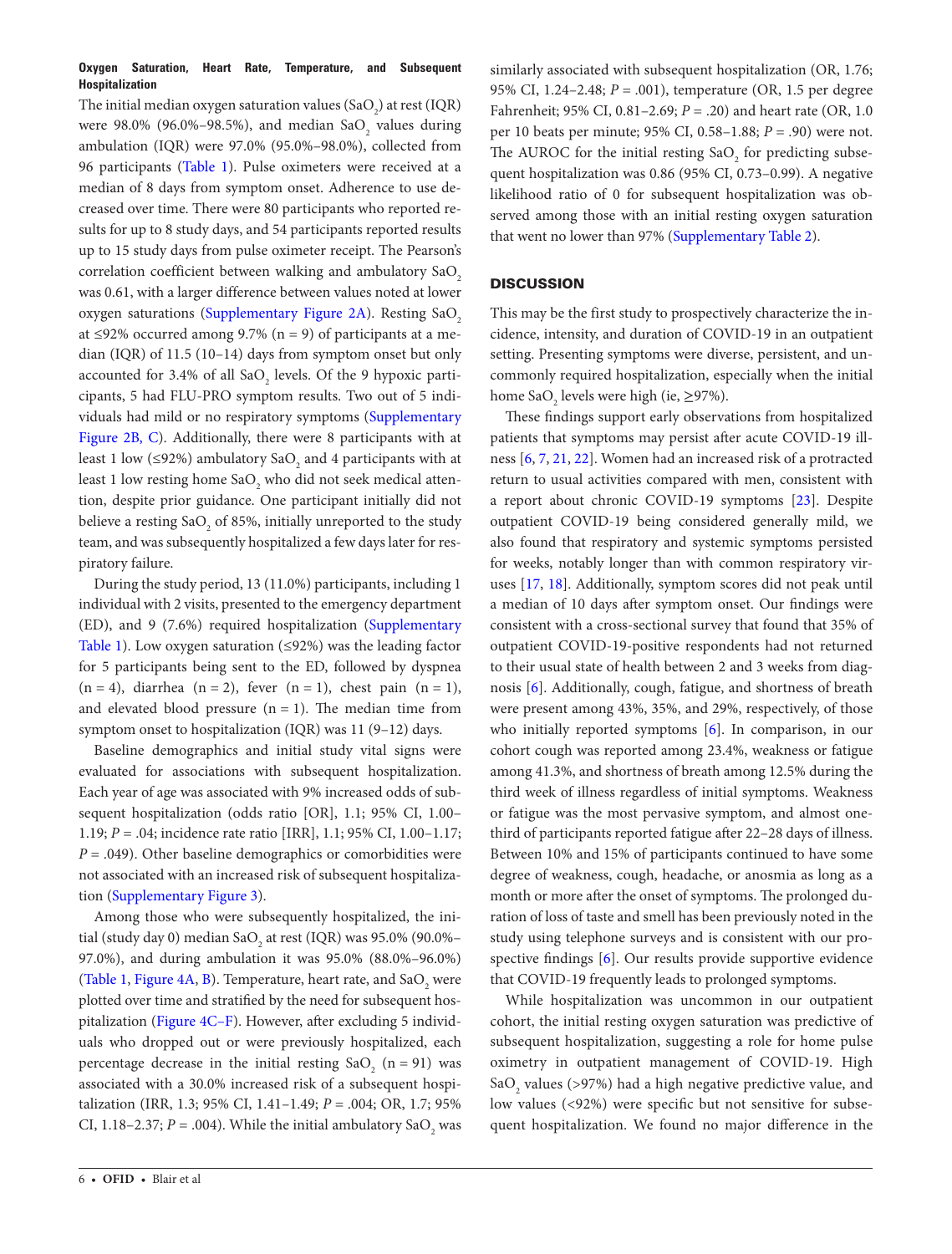

<span id="page-6-0"></span>Figure 4. Box plots of resting (A) and ambulatory (B) oxygen saturation (%) at enrollment among those who subsequently were hospitalized and those who were not during the study period. Outpatient vital signs over time stratified by subsequent hospitalization requirement including (C) resting oxygen saturation, (D) ambulatory oxygen saturation, (E) heart rate (beats per minute), and (F) temperature (degrees Fahrenheit).

diagnostic yield between resting and ambulatory  $\mathrm{SaO}_{_2}$  in this setting. The predictive value of outpatient oxygen saturation values has been previously described [\[5,](#page-8-0) [24](#page-8-18)]. One study provided pulse oximeters to participants with COVID-19 who presented to an ED or outpatient testing center; 29% required subsequent hospitalization. Low oxygen saturation detected on pulse oximetry was associated with hospitalization and more severe outcomes [\[24\]](#page-8-18). In light of the receipt of pulse oximetry devices a median of 8 days after symptom onset, the initial value, but perhaps not the longitudinal monitoring component, appeared to be useful for risk stratification. Longitudinal trends among subsequently hospitalized individuals were not observed due to the delay in receipt of the pulse oximeter. The device was received at a median of 8 days after symptoms,

compared with the median peak symptoms at 10 days. After the first 2 weeks of illness, there was no obvious benefit to continued oxygen monitoring. Future research should evaluate the benefit of longitudinal oxygen monitoring starting earlier in illness (eg, <1 week).

Although in the present study pulse oximetry was predictive of hospitalization, this measure alone often was not sufficient. Some persons needed hospitalization for nonrespiratory symptoms (eg, diarrhea) that logically were not detected by lower oxygen saturation. In addition, no single oxygen saturation reading alone predicted outcome, as there was overlap in both the resting and ambulatory oxygen saturations of those who remained at home and those who were hospitalized. Therefore, pulse oximetry may be most useful as an adjunct to clinical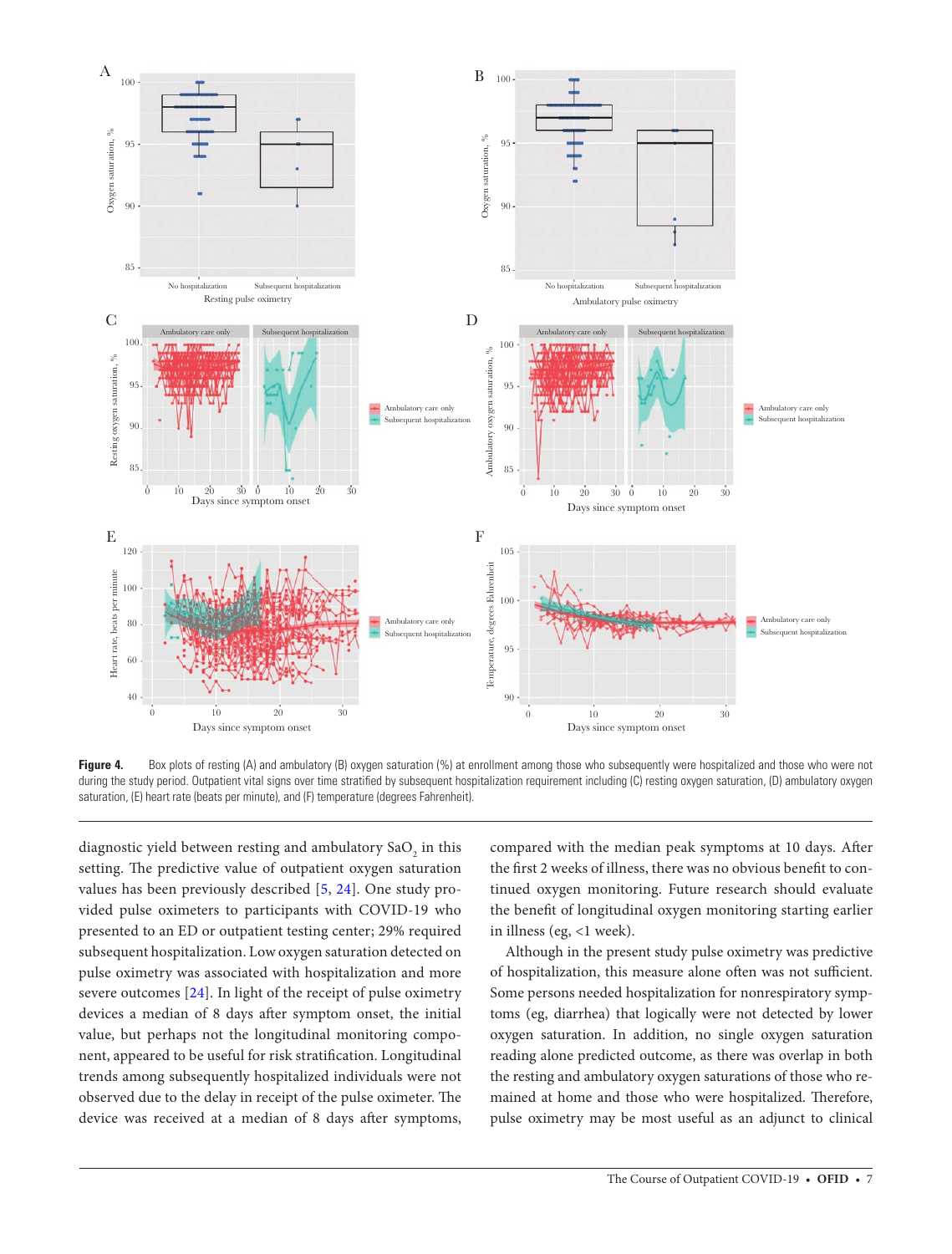monitoring of populations over 40 years of age or at-risk populations [[5](#page-8-0), [25\]](#page-8-19).

While this is one of the largest prospective outpatient cohorts to characterize the clinical course of COVID-19, this study has several limitations. First, this study predominantly included older individuals to increase the statistical power for severe outcomes given the known association between age and hospitalization [[12\]](#page-8-5). Symptoms including severity and duration of illness may differ considerably in younger individuals, and our results are more generalizable for persons of similar ages [\[26\]](#page-8-20). Outpatients have been previously found to be younger and have fewer comorbidities compared with hospitalized patients [[27](#page-8-21)]. Second, the recruitment strategy, which used convenience sampling, may have skewed the study population. When comparing this outpatient cohort with a recent description of consecutively hospitalized patients in the same health network, race and ethnicity were similar, as 40% were Black (compared with 39%) and 16% were Latinx (compared with 15%) [\[28\]](#page-8-22). Unsurprisingly, this outpatient cohort was younger, more frequently female, and less frequently had diabetes and hypertension than the hospitalized population. The level of symptom severity or employment history (eg, health care workers) could have affected likelihood to participate in the study processes. A quarter of participants had symptom onset 10 days before enrollment, and therefore a proportion of participants may have been selected who had successfully passed a time window of disease severity. Individuals without active mobile phone access and individuals in living facilities were not enrolled due to the remote study procedures. Additionally, due to operational requirements, Spanish speakers were initially not enrolled proportionate to cases early after study initiation. Individuals without active mobile phone access and individuals in living facilities were not enrolled due to the contactless study procedures. Third, missing data from loss to follow-up or withdrawals during the study period could have skewed the longitudinal severity of results. For example, participants with milder illness could have been more likely to withdrawal during the course of the study, or people may not have been able to make a follow-up visit without compensation. While our results help elucidate the progression of outpatient COVID-19, recruitment and operational resources should prioritize inclusion of vulnerable populations in future outpatient COVID-19 cohort research.

The prospective cohort provides additional insight into the clinical progression of outpatient COVID-19 patients, who comprise the majority of patients with SARS-CoV-2 infection. Presenting symptoms were generally diverse and often persisted longer than expected for a respiratory virus. Hospitalization occurred among  $7.6\%$  and was associated with low home  $SaO<sub>2</sub>$ values, supporting the utility of pulse oximetry as a supplemental tool for remote clinical decision-making. Given the

*online*. Consisting of data provided by the authors to benefit the reader, the posted materials are not copyedited and are the sole responsibility of the authors, so questions or comments should be addressed to the corresponding author.

diversity of manifestations of COVID-19, immunologic studies and longer-term follow-up of these patients are warranted to determine the extent of symptoms among those with persistent

#### Acknowledgments

We thank Dr. John Powers, Leidos Biomedical, the National Institute for Allergy and Infectious Diseases (NIAID), and the National Institutes of Health for supplying the FLU-PRO Questionnaire.

*Ambulatory COVID Study Team.* Andrea L. Cox, MD, PhD, Chris D. Heaney, PhD, Sabra L. Klein, PhD, Shruti H. Mehta, PhD, Heba Mostafa, MBBCh, PhD, Andy S. Pekosz, PhD, Nora Pisanic, PhD, L. Leigh Smith, MD, Derek T. Armstrong, MHS, Razvan Azamfirei, MS, Brittany Barnaba, MS, Curtisha Charles, BSc, Taylor Church, BS, Weiwei Dai, PhD, Joelle Fuchs, BA, Abhinaya Ganesan, ScM, Justin Hardick, BS, Jeffrey Holden, MA, Jaylynn R. Johnstone, MPH, Kate Kruczynski, BS, Oyinkansola Kusemiju, MPH, Anastasia Lambrou, MSc, Lucy Li, MD, Kirsten Littlefield, MS, Manuela Plazas Montana, BS, Han-Sol Park, PhD, Christine B. Payton, BS, Caroline Popper, MD, Michelle Prizzi, BA, Carolyn J. Reuland, BS, Thelio Sewell, MS, Amanda Tuchler, BA, Rebecca L. Ursin, MS, Samantha N. Walch .

*Financial support.* This work was supported by the Sherrilyn and Ken Fisher Center for Environmental Infectious Diseases Discovery Program and the Johns Hopkins University School of Medicine COVID-19 Research Fund. Y.C.M. received salary support from the National Institutes of Health (grant numbers U54EB007958-12, U5411090366, U54HL143541-02S2, UM1AI068613).

*Potential conflicts of interest.* H.M. receives research funding from DiaSorin Molecular and Bio-Rad Laboratories. Y.C.M. receives research funding from Becton Dickinson, Quanterix, and Hologic and receives funding support to Johns Hopkins University from miDiagnostics. C.P. is the co-founder and president of Popper and Company. All authors have submitted the ICMJE Form for Disclosure of Potential Conflicts of Interest. Conflicts that the editors consider relevant to the content of the manuscript have been disclosed.

Patient consent. This protocol and verbal consent were approved by the Johns Hopkins University School of Medicine Institutional Review Board. Due to the contagious nature of COVID-19 being studied under this protocol, obtaining signed informed consent forms for subjects enrolled in this study was not feasible or safe for study staff [\[13](#page-8-7)]. The study staff obtained verbal consent using a consent waiver with an alteration of the informed consent. All participants provided verbal consent according to a consent script that was provided in either English or Spanish, and a copy of the informed consent was sent to the participants. All procedures were in accordance with the ethical standards of the Helsinki Declaration of the World Medical Association.

#### References

- <span id="page-7-0"></span>1. Johns Hopkins Coronavirus Resource Center. Available at: [https://coronavirus.](https://coronavirus.jhu.edu/data/new-cases) [jhu.edu/data/new-cases](https://coronavirus.jhu.edu/data/new-cases). Accessed 7 June 2020.
- <span id="page-7-1"></span>2. Zhu J, Ji P, Pang J, et al. Clinical characteristics of 3062 COVID-19 patients: a meta-analysis. J Med Virol **2020**; 92:1902–14.
- 3. Guan WJ, Ni ZY, Hu Y, et al. Clinical characteristics of coronavirus disease 2019 in China. N Engl J Med **2020**; 382:1708–20.
- <span id="page-7-2"></span>4. Huang C, Wang Y, Li X, et al. Clinical features of patients infected with 2019 novel coronavirus in Wuhan, China. Lancet **2020**; 395:497–506.